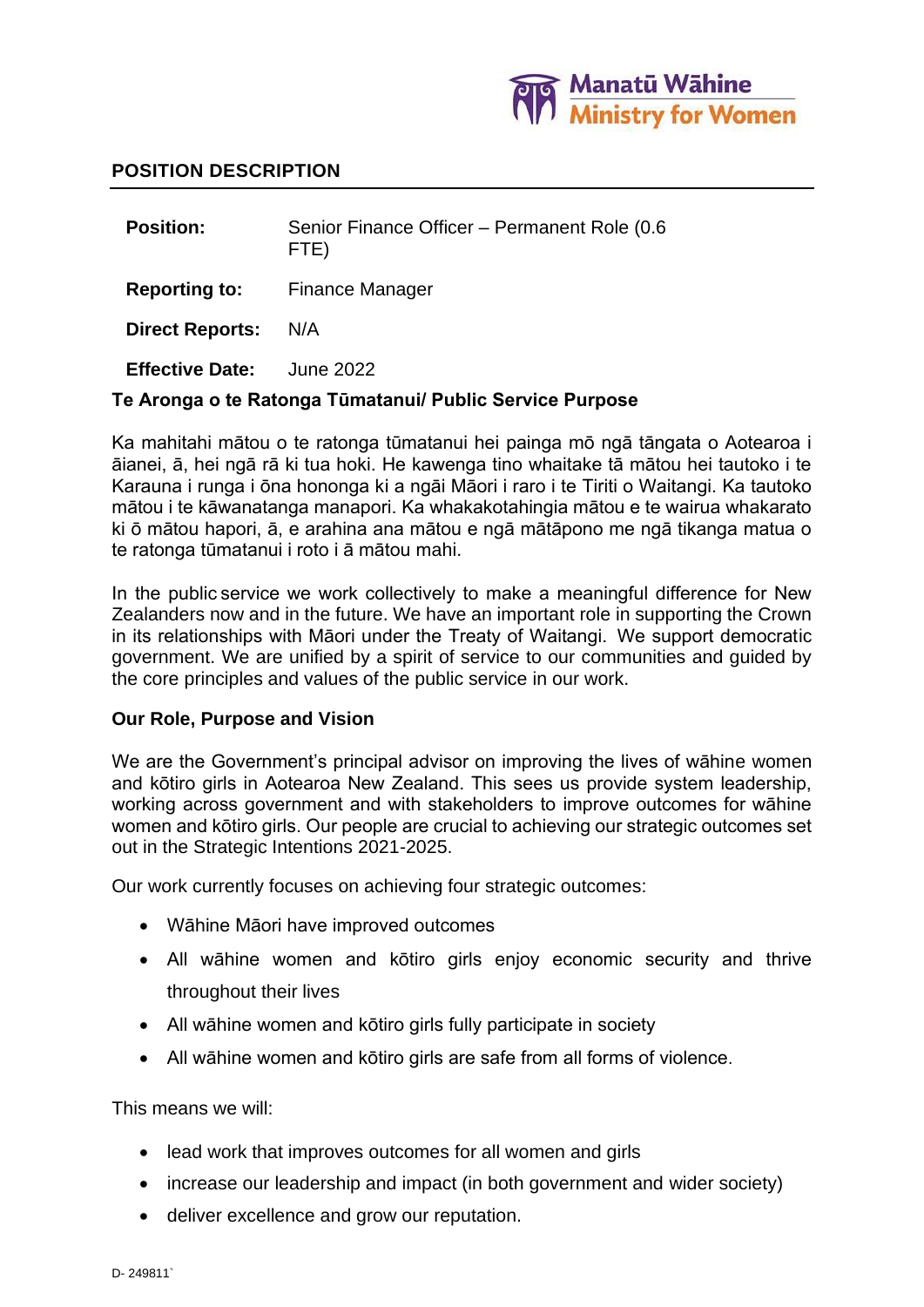# **Position Purpose**

The primary purpose of the position is to oversee the provision of high quality financial accounting services, payroll processing services and deliver financial management reporting services that support the organisational strategies of Manatū Wāhine Ministry for Women.

### **Key Tasks and Responsibilities**

The key responsibilities for this position are outlined below. Specific deliverables and associated performance standards and measures will be developed from the Ministry's work programme, discussed with the employee and documented in their performance agreement.

| Key responsibility area                                                                                | <b>Task/Expected Outcome</b>                                                                                                                                                               |
|--------------------------------------------------------------------------------------------------------|--------------------------------------------------------------------------------------------------------------------------------------------------------------------------------------------|
| <b>Oversee the Effective</b><br><b>Delivery of Financial and</b><br><b>Payroll processing services</b> | Administration of the delivery of best practice<br>financial and pay roll processing services across<br>the Ministry. This includes:                                                       |
|                                                                                                        | ensuring the outsourced financial<br>processing of supplier invoices and payroll<br>processing services is conducted efficiently<br>and effectively                                        |
|                                                                                                        | providing quality checks and review of<br>$\bullet$<br>supplier batch payments on a timely basis                                                                                           |
|                                                                                                        | maintaining an oversight of all transactions<br>$\bullet$<br>for data integrity and compliance to tax and<br>organisational policy                                                         |
|                                                                                                        | ensuring timely completion of GST returns                                                                                                                                                  |
|                                                                                                        | reviewing monthly journal entries and<br>accruals                                                                                                                                          |
|                                                                                                        | maintaining the fixed assets register                                                                                                                                                      |
|                                                                                                        | ensuring that credit card authorisations and<br>$\bullet$<br>reconciliation processes are maintained<br>and adhered to                                                                     |
|                                                                                                        | providing advice and information regarding<br>$\bullet$<br>financial transaction processes to Ministry<br>staff as required to support adherence with<br>policy, process and best practise |
|                                                                                                        | maintaining historical records as required<br>$\bullet$<br>and in accordance with agreed standards<br>and processes                                                                        |
|                                                                                                        | review and provide quality assurance that<br>the fortnightly payroll run prepared are<br>accurate and is supported by proper                                                               |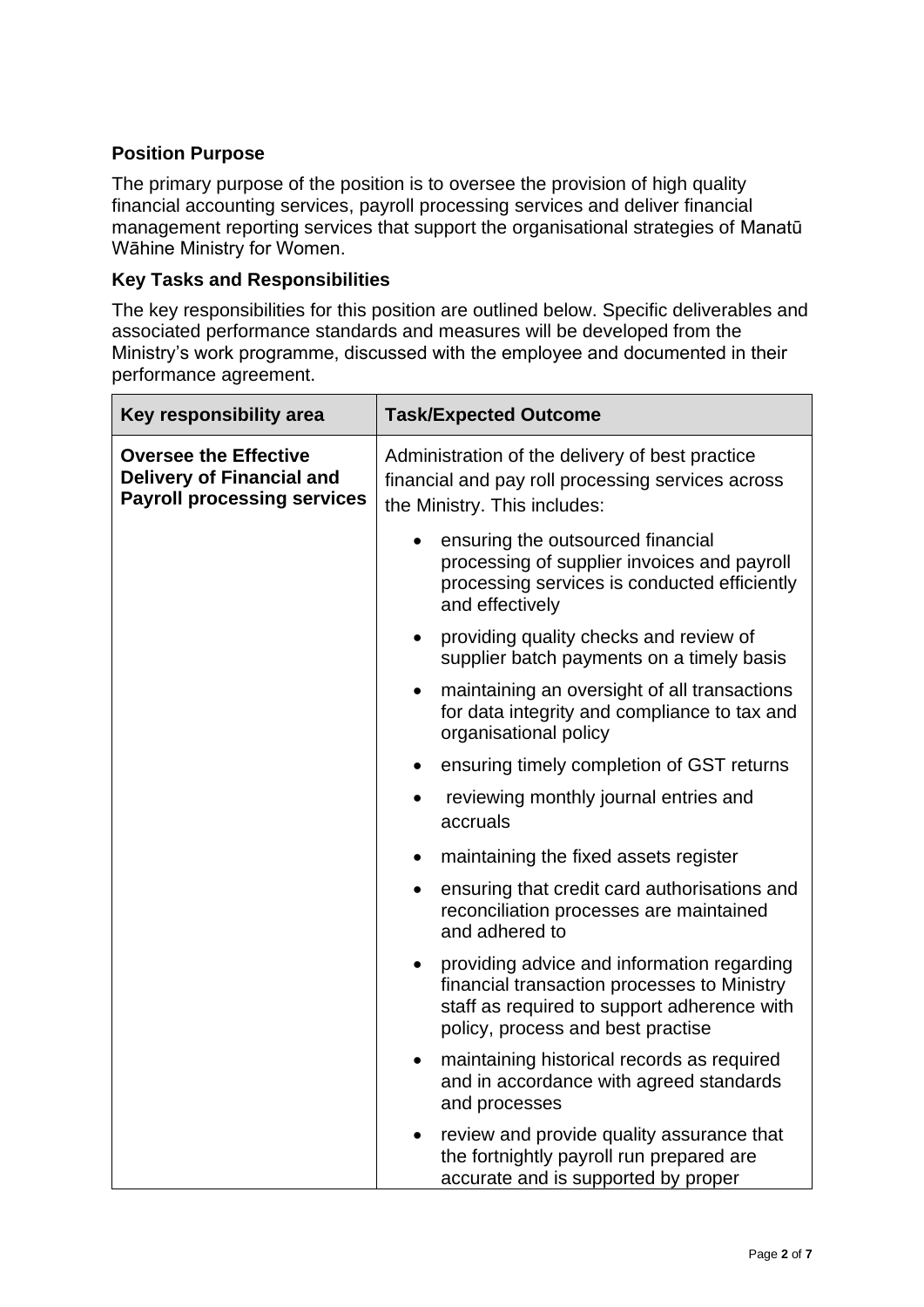| Key responsibility area                                                                                    | <b>Task/Expected Outcome</b>                                                                                                                                                                                                                                                                                                                                                                                                                                                                                                                                                                                                                     |
|------------------------------------------------------------------------------------------------------------|--------------------------------------------------------------------------------------------------------------------------------------------------------------------------------------------------------------------------------------------------------------------------------------------------------------------------------------------------------------------------------------------------------------------------------------------------------------------------------------------------------------------------------------------------------------------------------------------------------------------------------------------------|
|                                                                                                            | documentation with appropriate level of<br>approval<br>ensuring all administrative requirements<br>$\bullet$<br>concerning Datacom are maintained and<br>accurately recorded<br>working in conjunction with HR Team to<br>$\bullet$<br>respond to payroll queries from staff and<br>managers<br>ensuring strict confidentiality and security of<br>all staff information at all times.<br>providing information and reporting to meet<br>$\bullet$<br>audit requirements as well as work with<br>auditors when payroll and other related<br>processes are being audited in conjunction<br>with the Finance Manager and Principal<br>Advisor, HR. |
|                                                                                                            | providing back up support services for<br>$\bullet$<br>supplier invoice and pay roll processing<br>services as required                                                                                                                                                                                                                                                                                                                                                                                                                                                                                                                          |
|                                                                                                            | identify opportunities for continuous<br>$\bullet$<br>improvement in the areas of financial and<br>payroll processing, internal controls,<br>reconciliations, month end processes and<br>legislative compliance.                                                                                                                                                                                                                                                                                                                                                                                                                                 |
| <b>Management of systems,</b><br>processes, policies and<br>provision of financial<br>management reporting | Develops and maintains financial processes and<br>reporting for the Ministry. This includes<br>responsibility for:<br>understanding and maintaining financial                                                                                                                                                                                                                                                                                                                                                                                                                                                                                    |
|                                                                                                            | system processes and policies                                                                                                                                                                                                                                                                                                                                                                                                                                                                                                                                                                                                                    |
|                                                                                                            | ensuring financial policies and procedures are<br>$\bullet$<br>relevant and meet internal control environment                                                                                                                                                                                                                                                                                                                                                                                                                                                                                                                                    |
|                                                                                                            | ensuring all processes are documented and<br>$\bullet$<br>that these are regularly reviewed/updated                                                                                                                                                                                                                                                                                                                                                                                                                                                                                                                                              |
|                                                                                                            | completing the month end process including<br>$\bullet$<br>preparing monthly balance sheet<br>reconciliations and ensuring that all clearing<br>entries are actioned                                                                                                                                                                                                                                                                                                                                                                                                                                                                             |
|                                                                                                            | completion of accurate and complete monthly<br>reporting to the Treasury through CFISnet.                                                                                                                                                                                                                                                                                                                                                                                                                                                                                                                                                        |
|                                                                                                            | the preparation of monthly management<br>reports                                                                                                                                                                                                                                                                                                                                                                                                                                                                                                                                                                                                 |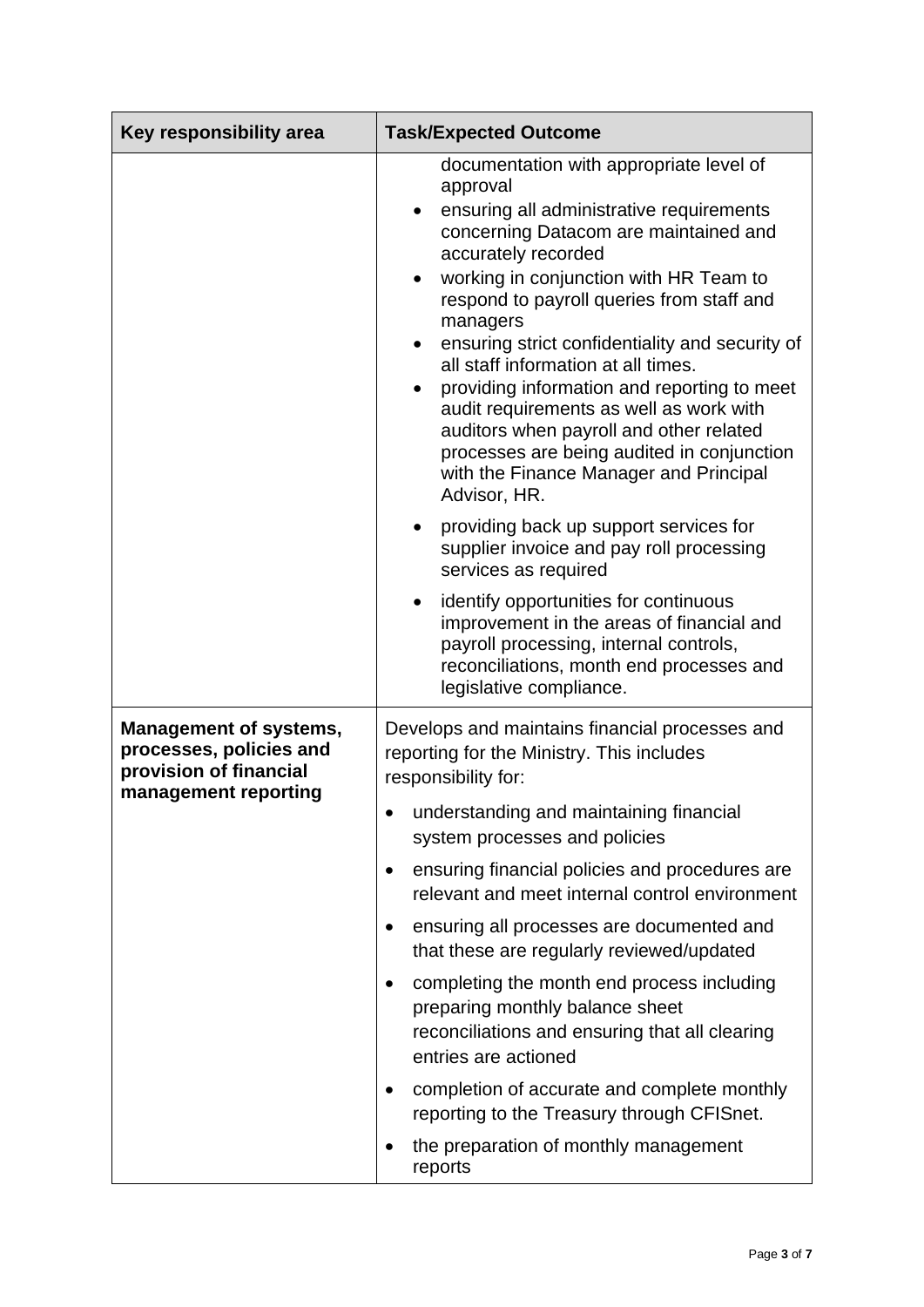| Key responsibility area | <b>Task/Expected Outcome</b>                                                                                                                                                                                                                                                                            |
|-------------------------|---------------------------------------------------------------------------------------------------------------------------------------------------------------------------------------------------------------------------------------------------------------------------------------------------------|
|                         | processing and documenting all third-party<br>٠<br>contracts that the Ministry enters into and<br>maintaining auditable records of contractual<br>terms and payments.                                                                                                                                   |
|                         | the preparation of draft annual financial<br>statements                                                                                                                                                                                                                                                 |
|                         | the provision of financial information to assist<br>management in decision making including<br>investigative analysis and reporting on an ad<br>hoc basis such as OIAs and PQs.                                                                                                                         |
|                         | compiling the production and sign-off of<br>٠<br>appropriation, baseline and Budget related<br>submission to Minister's (including fiscal risks<br>and contingent liabilities, Main/Supplementary<br>Estimates and Baseline Updates).                                                                   |
|                         | the preparation of the Ministry's budget and<br>forecasts                                                                                                                                                                                                                                               |
|                         | ensuring monthly phased budgets are<br>٠<br>reviewed and uploaded in the financial system<br>on a timely basis                                                                                                                                                                                          |
|                         | gathering of timely and accurate data for Select<br>$\bullet$<br>Committee reviews and any other information<br>gathering or reporting requirements across<br>government agencies, of a financial nature                                                                                                |
|                         | Supporting the Finance Manager with the<br>provision of financial management advisory<br>services.                                                                                                                                                                                                      |
| <b>General</b>          | Promotes, the achievement of our desired work<br>environment; specifically an environment that<br>stimulates individual, team and organisational<br>achievements, and encourages our people to think<br>and behave in ways that achieves their goals<br>through co-operative and collaborative efforts. |
|                         | Promotes health and safety of all staff and<br>stakeholders engaged with the Ministry and<br>adheres to the Ministry's health and safety policies<br>and procedures.                                                                                                                                    |
|                         | Establishes and maintains effective and proactive<br>working relationships with all internal and external<br>contacts.                                                                                                                                                                                  |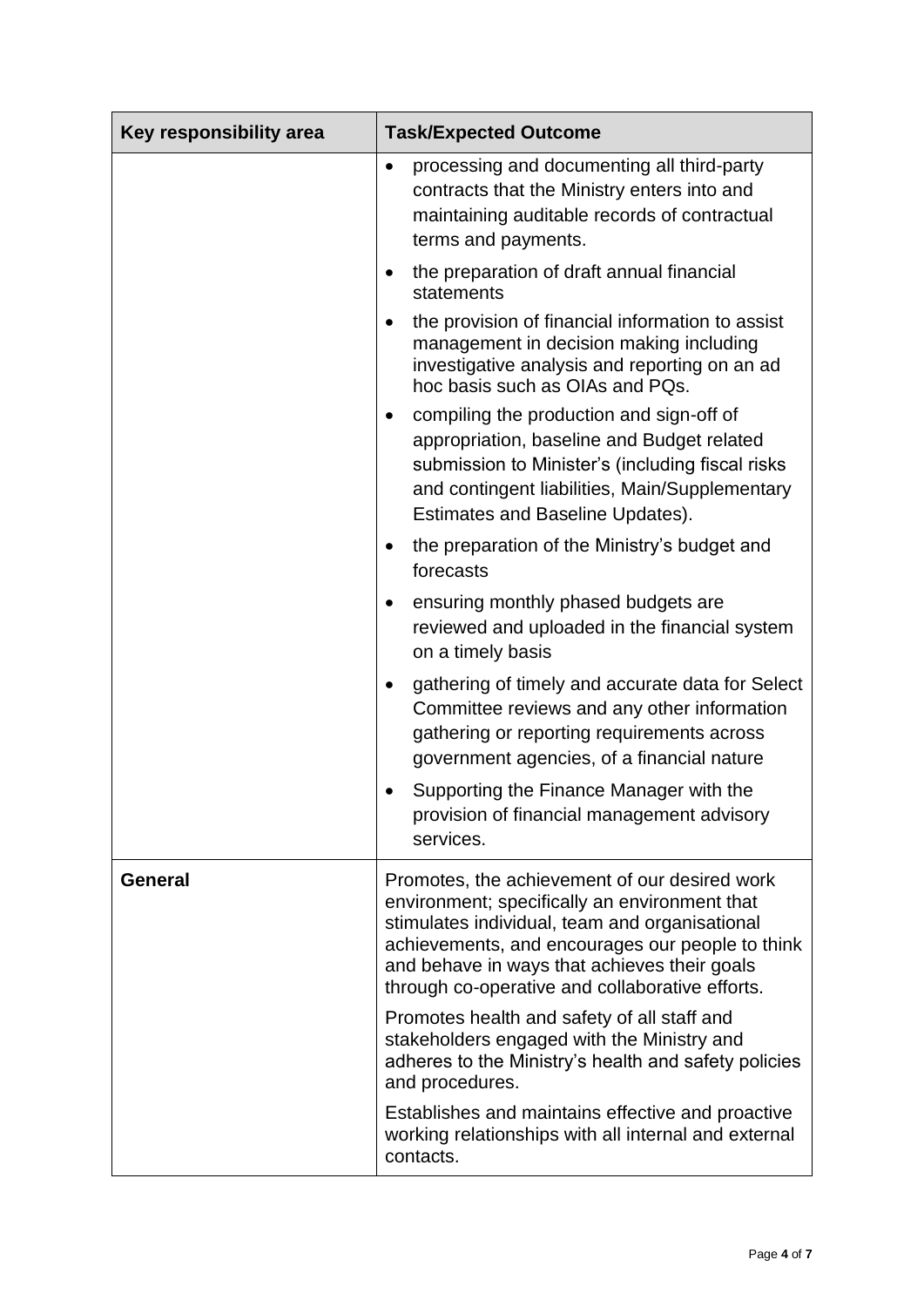| Key responsibility area | <b>Task/Expected Outcome</b>                                                                                             |
|-------------------------|--------------------------------------------------------------------------------------------------------------------------|
|                         | Undertakes additional responsibilities and<br>activities as and when requested and mutually<br>agreed with your Manager. |

### **Key Functional Relationships**

| Internal: | <b>Chief Executive</b>                              |
|-----------|-----------------------------------------------------|
|           | Corporate Services team                             |
|           | Finance Manager (reports to)                        |
|           | <b>Principal Advisor, HR and Corporate Services</b> |
|           | <b>All Ministry Staff</b>                           |
| External: | Other Government agencies; including                |
|           | contractors and suppliers                           |
|           | Treasury and Audit NZ                               |

## **Person Specification**

## **Qualifications & Experience**

- CA qualified/studying towards or equivalent tertiary qualification.
- 5 + years of experience in the field/s of finance and payroll administration.
- Familiarity with public sector accountability and Treasury reporting requirements.
- Demonstrated knowledge, understanding and application of governing legislation, inclusive of (but not limited to) State Service Act 1988, Employment Relations Act 2000, Holidays Act 2003 and Wages Protection Act 1983.
- Demonstrated experience with financial accounting systems (Xero) and payroll systems (Datacom) and intermediate to advanced skill in Microsoft Word, Excel, and Outlook.
- Proven ability to work methodically and systematically with a high level of accuracy and attention to detail.
- Ability to manage competing priorities and meet multiple deadlines.
- Demonstrated ability to cultivate, develop and maintain key relationships.
- Proven experience in identifying and implementing improvements to systems and processes.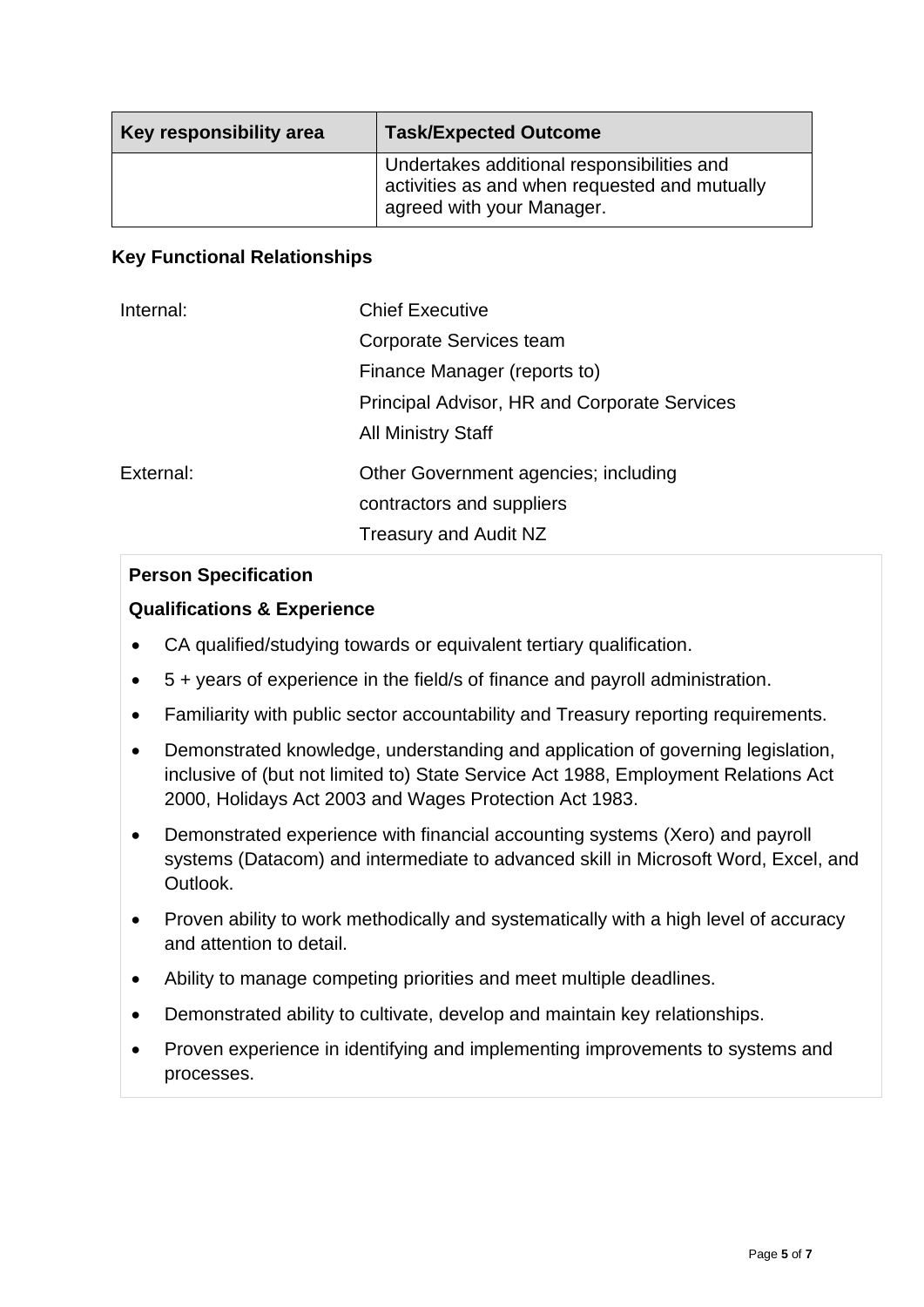# **Core competencies for the ideal appointee to demonstrate:**

| <b>Building and sustaining</b><br>relationships                 | Well-developed interpersonal skills and proven<br>ability to develop and maintain effective working<br>relationships with a wide variety of individuals.<br>An ability to respond to stakeholder needs in a<br>positive, helpful timely manner. |
|-----------------------------------------------------------------|-------------------------------------------------------------------------------------------------------------------------------------------------------------------------------------------------------------------------------------------------|
| <b>Applied intellect</b>                                        | The ability to see the 'big picture', as well as<br>excellent attention to detail when necessary.                                                                                                                                               |
| <b>Action Orientation</b>                                       | Excellent organisation and time management skills.<br>The ability to exercise good judgment, problem<br>solving skills and initiative.                                                                                                          |
| <b>Change Agility</b>                                           | Learns quickly in new situations and nimbly<br>integrates and applies new information and<br>learnings.                                                                                                                                         |
|                                                                 | Adapts quickly to novel and changing situations.                                                                                                                                                                                                |
| <b>Effective Communication</b>                                  | Excellent written and oral communication skills.                                                                                                                                                                                                |
|                                                                 | Accurate and clear conveyance of information and<br>ideas in a way that is meaningful and suits the<br>audience.                                                                                                                                |
| Self-Leadership                                                 | Sets and manages multiple priorities and deadlines<br>across a range of projects.                                                                                                                                                               |
|                                                                 | Juggles a high workload without becoming<br>distracted, stressed or flustered.                                                                                                                                                                  |
|                                                                 | Manages own time, documents and other<br>information, and meets expectations on quality and<br>timeframes.                                                                                                                                      |
|                                                                 | Proactively accesses information and other<br>resources.                                                                                                                                                                                        |
| <b>Astute and ethical</b><br>operating in the public<br>service | An understanding of and will embrace principles of<br>equality and diversity in the workplace.                                                                                                                                                  |
|                                                                 | The ability to build a high level of integrity and trust<br>with internal and external stakeholders                                                                                                                                             |
| <b>Political Nous</b>                                           | Demonstrates sound knowledge of government<br>processes.                                                                                                                                                                                        |
|                                                                 | Demonstrates sound understanding about working<br>in the political context and the public sector<br>environment.                                                                                                                                |